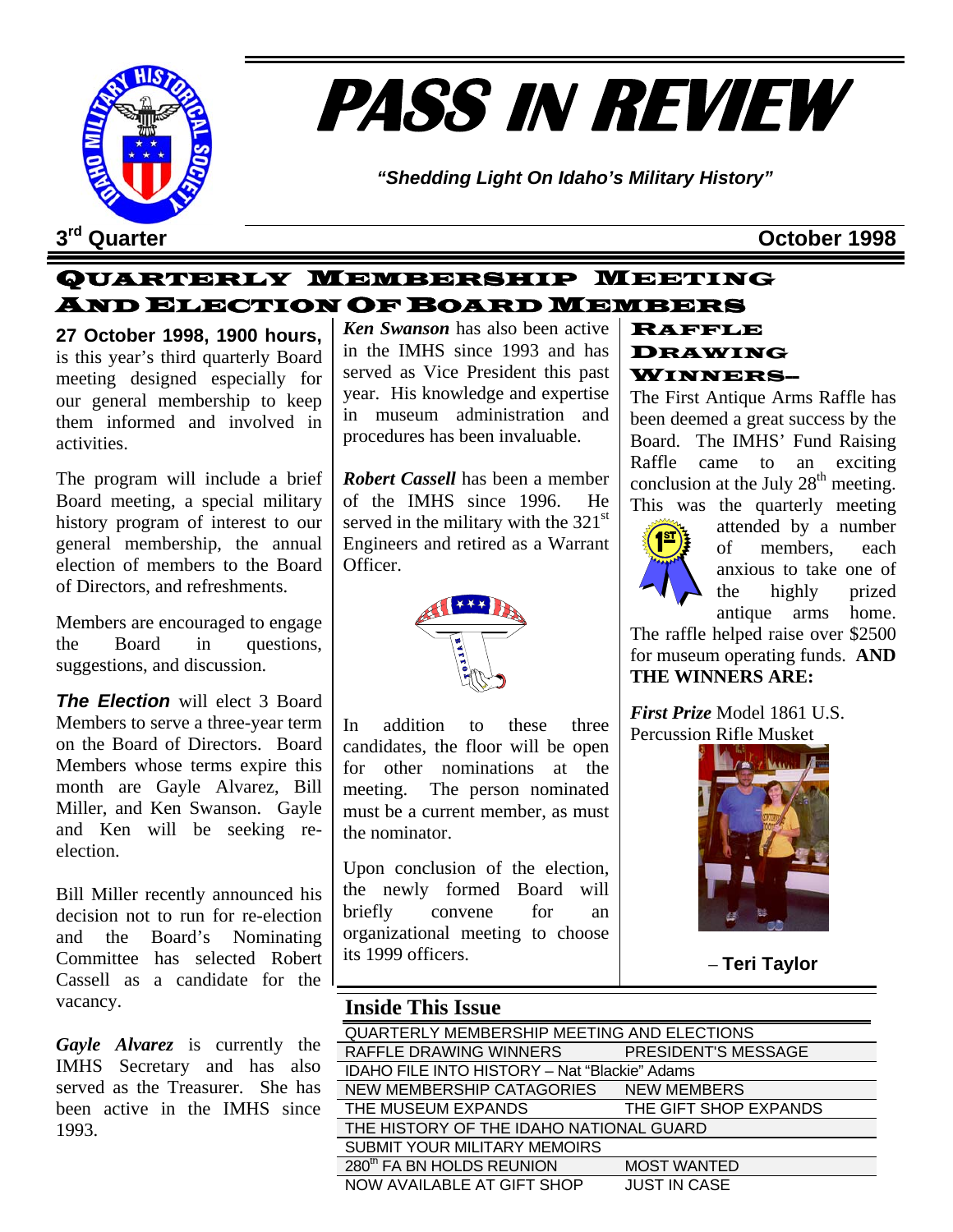# **PASS IN REVIEW -2-**

*Second Prize -* Model 1851 Colt Navy .36 Cal. Revolver – **John Malmstrom** 

<<Photo Not Available>>

*Third Prize -* Model 1861 U.S. Cavalry Saber **–** 



– **Gordon Blosch** 

*Fourth Prize -* Miniature copy of Model 1861 U.S. Cavalry Saber



– **Amanda Isakson** 

These reproductions were of the highest quality both for workmanship and model fidelity. Many comments have been received indicating an interest in another raffle in the future. **Thank you to everybody who participated, we appreciate your support.**

#### PRESIDENT'S MESSAGE

As the summer winds down and the days grow shorter, I like to reflect



on what has been done and more importantly, look into the future and see what can be accomplished over the next year.

First of all, I would be remiss if I did not recognize the great year we have had in 1998. The thousands of hours of volunteer assistance, which made it possible for us to accomplish, all we have.

> Even if you can only spare a couple of hours, we need your help. **No volunteer offer is too small!**

Through the efforts of our volunteers, we have been able to upgrade and expand some of our displays as well as the Reference Library.



We also had some very successful fundraisers with the *Aero Fair,* the Open House, and the Raffle sales. Thanks to those three events, the Society was able to gross approximately \$8000.

Well, so much for the past. What I would now like to share with you are some of the things we see in the future.

The museum was recently given expansion capabilities with the use of the building next to it, Bld 302.

(*See article titled* THE MUSEUM EXPANDS!)

Through this expansion, we will be able to expand our displays as well as the Reference Library. All of this will go hand in hand with our Educational Outreach Program. This will be an exciting challenge.

#### **vivi**

Another thing that goes hand in hand with this expansion is our need for more volunteers. Even if you can't spend the entire day with us, and can only spare a couple of hours, we need your help. **No volunteer offer is too small!**

Another challenge we have is the need for financing and more particularly, financial stability. Last year, some of you pledged an annual amount to the Endowment. With the calendar year coming to a close, **this pledge can become a nice tax deduction for you.**

We are also coordinating with other military affiliated organizations to raise the level of knowledge of the Regions Military Heritage. Some of the organizations we are working with are the State Military Division, the State Historical and Preservation Organization, Numerous Veterans Organizations, American Legions, as well as many individual veterans.

The future of the Society looks bright and exciting. To accomplish these goals, we will need your help. So please, come along. The future is for all of use, get involved as a volunteer and bring along a friend.

**Thanks again, see you October 27th!** 

*- Joe Icenhower*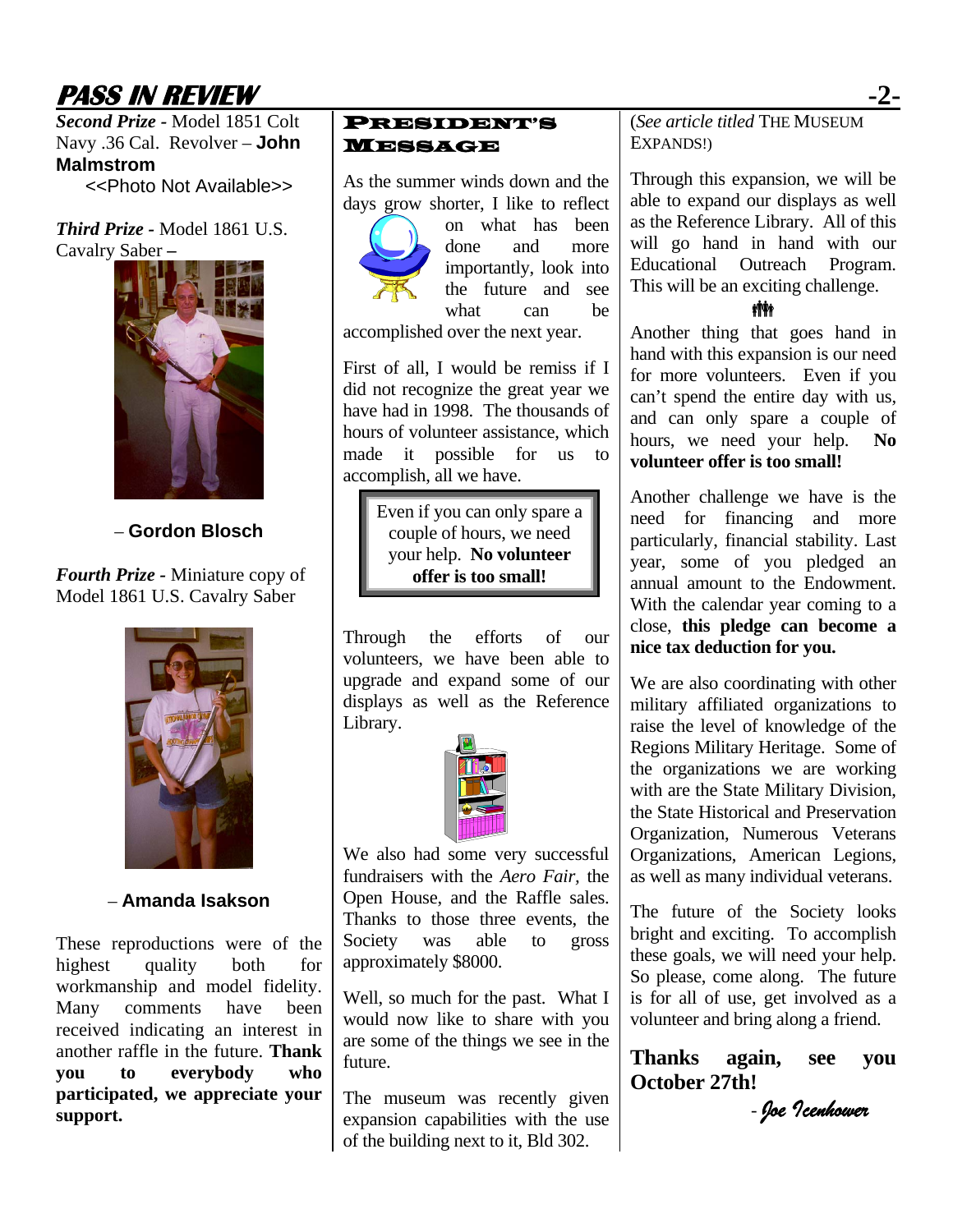# **IDAHO FILE INTO HISTORY**

#### WWII: BOISE NAVY PILOT FLIES COVER FOR GEORGE **BUSH**



**Nat "Blackie" Adams** 

When Nat Adams, Boise architect, joined the Navy air arm in 1942, he had no idea that he would be flying cover for the future President of the United States.

But that's the way it turned out. Adams took his pre-flight at St. Maries College and his primary training at Los Alamitos, both in California. He was then sent to Corpus Christi, Texas, for operational advanced training in Navy fighter aircraft. In combat he flew the famous F6F Hellcat, powered by a 2,000 horsepower Pratt & Whitney engine.

The F6F was capable of 300+ miles per hour and was armed with six 50 caliber machine guns. It could carry a 500-pound bomb as well.

Nat, or "Blackie" as his comrades called him, was soon in the Pacific flying off of three different carriers, the last one being the *U.S.S. San Jacinto*, an Independence class carrier (CVL) that was home to about thirty-six aircraft.

Also assigned to the *San Jacinto* was Torpedo Squadron 51, among whose members was the youngest pilot in the Navy, one **George H.W. Bush**. His aircraft was a three-man torpedo bomber (TBF) which carried a torpedo or bombs, depending on the mission.

Actually, before the end of the war, both Adams and Bush would be fished out of the Pacific by the U.S. Navy. The usual basic mission for Adams and his comrades was to fly cover for the TBFs. This called for engaging enemy fighters as well as strafing runs on both land and water targets.

Adams' crash landing in the water occurred on July 25, 1944, about six weeks before that of Bush. His flight was attacking a Japanese ship which, it turned out, was loaded with mines.

Their strikes caused the entire cargo to explode. This explosion developed into a giant mushroom cloud and sent metal parts flying high in the air just as Adams' F6F passed over the doomed ship. It damaged a wing and tore away an aileron, a vital control element.

He tried to make it back to the *San Jacinto* but when that proved impossible, he bellied into the water alongside a destroyer, the *U.S.S. Healy*.

l

**-3- PASS IN REVIEW** 

Although he was without his oneman raft, he swam over to the destroyer and was pulled aboard. Adams was forced to spend ten days aboard the *Healy* before he could get back to his carrier.



**Photo of actual explosion of the Japanese ship** 

Later, in September, when Bush was shot down, Adams' group was flying cover for a Bush bombing run on an island radio facility. Adams saw Bush's plane smoking after being hit by enemy anti-aircraft fire but he could not tell, from his position high above, whose plane it was. Only after he landed did he learn it was Bush's plane.

Bush was picked up by a U.S. submarine and taken to Pearl Harbor. He declined the opportunity to remain stateside, wanting to return to his squadron still in the thick of the fighting. Needless to say, those on the *San Jacinto* were grateful to see peace finally come a year later.

 $\begin{array}{ccccccc}\n\updownarrow & & \updownarrow & & \updownarrow & & \updownarrow\n\end{array}$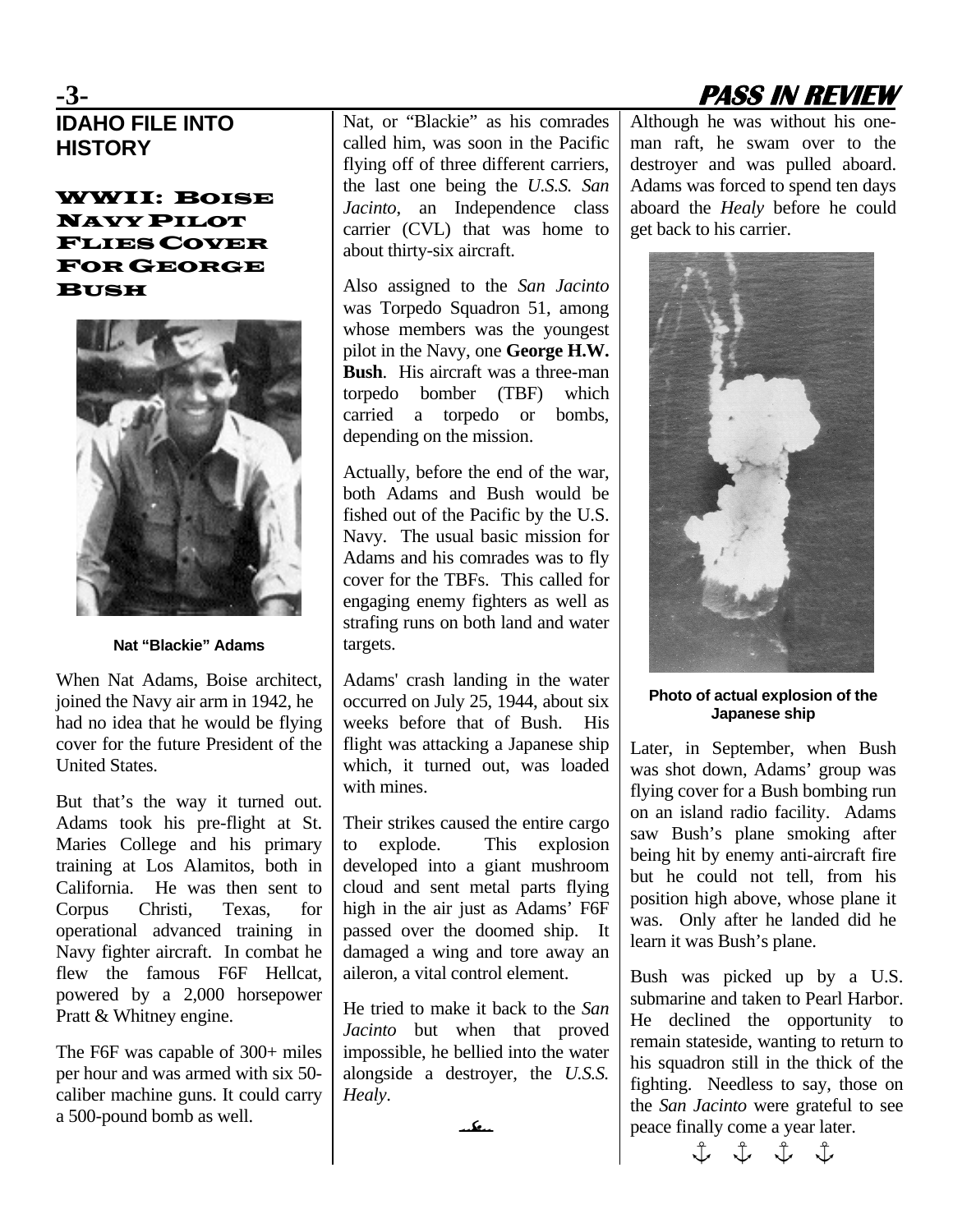# **PASS IN REVIEW -4-**

#### NEW MEMBERSHIP CATAGORIES

The Board of Directors expanded the original IMHS membership categories at the September Board meeting. The expanded classifications are designed to accommodate individuals and organizations with supporting interest in the IMHS but which category of interest has not heretofore been supported by IMHS by-laws.



Original member classifications were General at \$25 per year and Lifetime with a single payment of \$375. The following *NEW* categories have been adopted:

## **INDIVIDUAL MEMBERSHIPS**

Associate **Membership** Membership entered in the name of a **spouse** of a General Member or Lifetime member in good standing. Associate Membership annual dues are \$10.

Associate member shares newsletter and future events notice with full member partner and is eligible to vote at membership meetings.

#### \*\*\*

#### **Student** Membership

Membership entered in the name of an individual of good character with a sincere interest in the Society who is attending **elementary, junior, or senior high school, or an accredited** 

**college, university, or technical school**. Student Membership annual dues are \$10.

Student member receives newsletter & notice of future events but is not eligible to vote at membership meetings.

经合金

**Senior** Membership Membership entered in the name of an individual of good character with a sincere interest in the Society who has reached the age of **60**. Senior Membership annual dues are \$15.

Senior member receives newsletter & notice of future events and is eligible to vote at membership meetings.

## **ORGANIZATIONAL MEMBERSHIPS**

Four categories that recognize size and level of interest with commensurate benefits are as follows:

# \* \* \* \*

**Platinum -** Membership entered in the name of a corporation or business of good character with a sincere interest in the Society. Annual membership dues are \$500.

Platinum member receives 15 copies of newsletter & notice of future events. Also receives 15 Corporate Membership Cards good for 15% discount at Gift Shop and other IMHS sponsored events. Member may cast 4 votes at membership meetings.

## $* * *$

**Gold -** Membership entered in the name of a corporation or business of good character with a sincere interest in the Society. Annual membership dues are \$250.

Gold member receives 10 copies of newsletter & notice of future events. Also receives 10 Corporate Membership Cards good for 10% discount at Gift Shop and other IMHS sponsored events. Member may cast 3 votes at membership meetings.

## $**$

**Silver -** Membership entered in the name of a corporation or business of good character with a sincere interest in the Society. Annual membership dues are \$100.

Silver member receives 5 copies of newsletter & notice of future events. Also receives 5 Corporate Membership Cards good for 10% discount at Gift Shop and other IMHS sponsored events. Member may cast 2 votes at membership meetings.

 $\ast$ 

**Bronze -** Membership entered in the name of a corporation or business of good character with a sincere interest in the Society. Annual membership dues are \$50.

Bronze member receives 2 copies of newsletter & notice of future events. Also receives 2 Corporate Membership Cards good for 10% discount at Gift Shop and other IMHS sponsored events. Member may cast 1 vote at membership meetings.

**Members are encouraged to bring this to the attention of their employer and others who may have an interest in Idaho's military history.**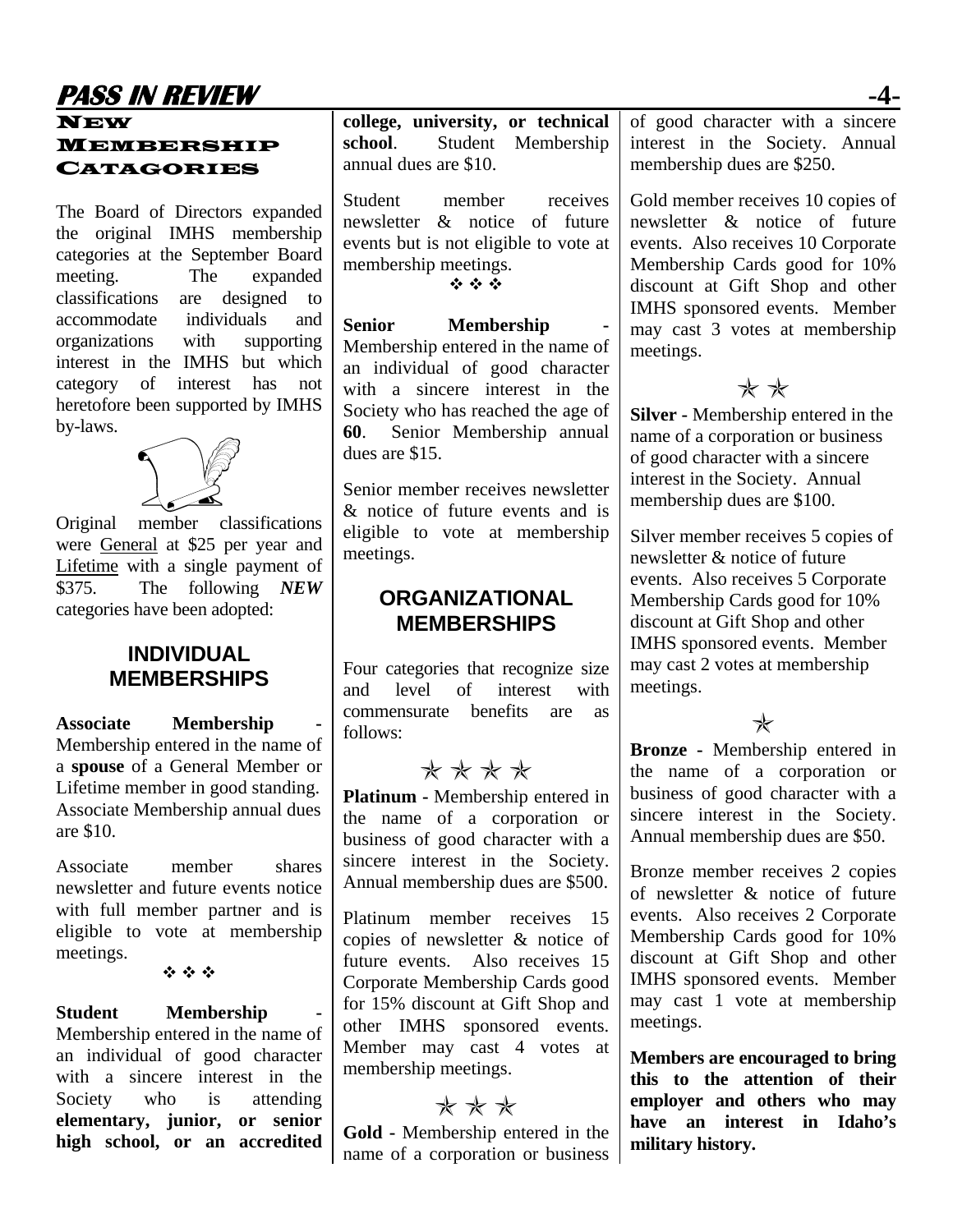## **-5- PASS IN REVIEW** NEW MEMBERS

*Special Welcome to:* 2 Kay Benbough  $*$  Frank Boguslawski  $\star$  Genevieve Boguslawski **★ General Brewington** \* Jon Carter **★ Chester Graham** 

#### THE MUSEUM EXPANDS!

The Idaho Military History Museum has just received approval to **expand into Building #302, next door,** with which it shares parking area. The building, a former mess hall, has been modernized with new metal siding, windows, and entry.

Executive Director, Bob Benbough, was enthusiastic about the additional space. "For a museum that is growing as fast as the IMHM, to receive this added space is like the cavalry arriving on the horizon in the nick of time."

Plans are now underway to move the ever-expanding Reference Library to Bld 302. A special thank you goes to our newest member **Kay Benbough**. She has taken on the *enormous challenge* of Librarian of the Reference Library.

The new facility blends well with the existing structure and traffic plan along with newly paved parking, concrete curbs, and landscaping now being completed.

Tentative plans call for an open house on Veterans Day, November<br>11<sup>th</sup> More information will be More information will be provided at the **October 27th Membership Meeting.** 

**The Board also thanks General Kane who oversaw the transfer of the building to us.** *Thank you!* - *The Board*

**Photo of Museum and Annex** 



### GIFT SHOP EXPANDS

Stan Herzinger recently attended a workshop in Seattle and has incorporated many new ideas and items into the IMHM Gift Shop.

If you are starting to think about what to give Uncle George for Christmas (no, it isn't too soon), stop by and take a look. We think you will be impressed! (*See article titled* NOW AVAILABLE AT THE GIFT SHOP)

**<<<A N D >>>** 

## THE HISTORY OF THE IDAHO NATIONAL GUARD



Now available at the Museum's Gift Shop — get yours today!

## SUBMIT YOUR MILITARY MEMOIRS

Don't assume that you had to have been the youngest colonel breveted



in your time or that you must have received five purple hearts and a chest full of

medals for valor to be of interest to the Idaho record.

We want your experiences in the services – mundane, funny, tragic, rewarding, enlightening, or costly. Fifty or a hundred years from now, researchers will want to know what it was like from a soldiers' point of view 'way back when. A major event, boot camp, the frozen Aleutians, a distant atoll, Comm Z, the Bulge, occupation duty, or  $K.P.,$  — write it up and send it in.

An isolated event or an entire military career is of interest to museum archivists.

Be sure, however, that you identify personnel involved, date (as close as possible), location and information that lends color or credence to your story. Besides going into the Idaho record, it may be printed here in the newsletter.



At the end of your memoir and on the same sheet of paper, please write or type, "This memoir may be edited for publication in the Idaho Military History Museum newsletter, *Pass In Review*". Then **sign and date** the statement.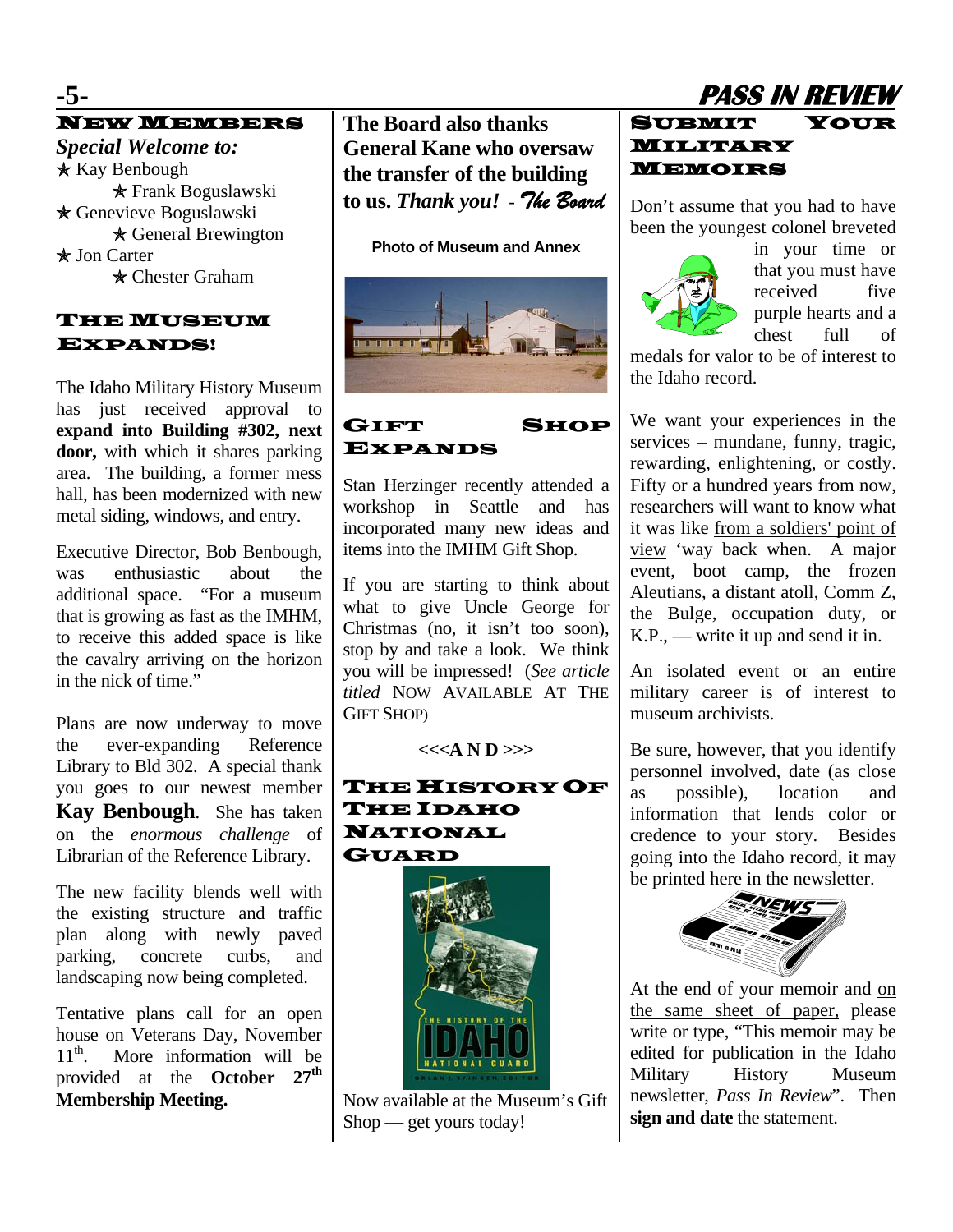# **PASS IN REVIEW -6-**

To you who may have already written your military memoirs, please send a copy to:

#### **The Idaho File Idaho Military History Museum 4040 West Guard Street Boise, ID 83705-5004**

The editors of *Pass In Review*  reserve the right to edit guest articles for length and structure. The greatest care is taken to retain the writer's meaning and style.

It is our editorial policy to publish both enlisted and commissioned experiences as well as to recognize the various armed services. This, of course, will depend upon what is submitted, so the mix will be up to you.

#### $280^{\text{th}}$  FA BN **HOLDS** REUNION IN IDAHO

The 280<sup>th</sup> Field Artillery Battalion held its  $40<sup>th</sup>$  Reunion at the Grove Hotel in Boise 10-13 September 1998. The  $280<sup>th</sup>$  FA Bn was



formed and entered World War II from California but had members from throughout the United States including Idaho.

In 1943 the  $280<sup>th</sup>$  FA Bn was activated at Camp Cook, CA. After training at Ft. Polk, LA, it departed the United States on 7 September 1944, bound for Normandy France, armed with its 105mm howitzers.

Upon arrival, the unit was attached to the  $8<sup>th</sup>$  Infantry Division in the Hartgen Forrest, and from that time until the end of the war in Europe, was continually in combat; a total of 137 consecutive days in the line.

The  $280<sup>th</sup>$  did all of its campaigns in the  $9<sup>th</sup>$  Army and was usually assigned a direct support mission with one of the spearing divisions.

The  $280<sup>th</sup>$  was the first artillery unit to cross the Roer River, and helped punch the key break through to the Rhine. After the Rhine crossing, the unit continued with the  $84<sup>th</sup>$ Division to cross the Wesser River and clear the way to the Elbe. Here they were attached to the  $82<sup>nd</sup>$ Airborne Division and crossed the Elbe River.

VE Day found the  $280<sup>th</sup>$  in Ludwigslust Germany, having traveled 517 miles in 137 days, captured 1,040 prisoners, and fired 27,338 rounds of ammunition.

The  $280<sup>th</sup>$  FA Bn is a courageous unit with a proud history. We are indeed privileged to help them share it with the people of Idaho.

## UPDATE

At our last meeting, **Arthur Hart**, Director Emeritus of the Idaho Historical Society, made a presentation on "Idaho's Ethnic Diversity – The Frontier Army".

Arthur Hart's program was made possible by Humanities support from *Boise Cascade*  **OUNCIL** *Corporation* and 25: by funding from the *Idaho Humanities Council*, a state based affiliate of the *National Endowment for Humanities*.

The IMHS expresses its appreciation for this worthwhile program.

## MOST WANTED



have more projects than people able to help. **YOU!** We need volunteers! We need researchers, organizers, catalogers, display organizers…we

of hours, we need your help. No **olunteer offer is too small!" v** As stated in the President Message, "even if you can only spare a couple

annex, we especially need your help at this time. With the acquisition of our new

 $8:00$  and  $4:30$ , you'll be glad you did! Stop by the Museum Monday, Tuesday, or Wednesday between

*Produced By:* Idaho Military Historical Society *Editors:* Phil Obenchain *Production:* Gayle Alvarez Comments or article suggestions are welcome, contact us at 422-6128. Check out our web site at: http://inghro.state.id.us/museum/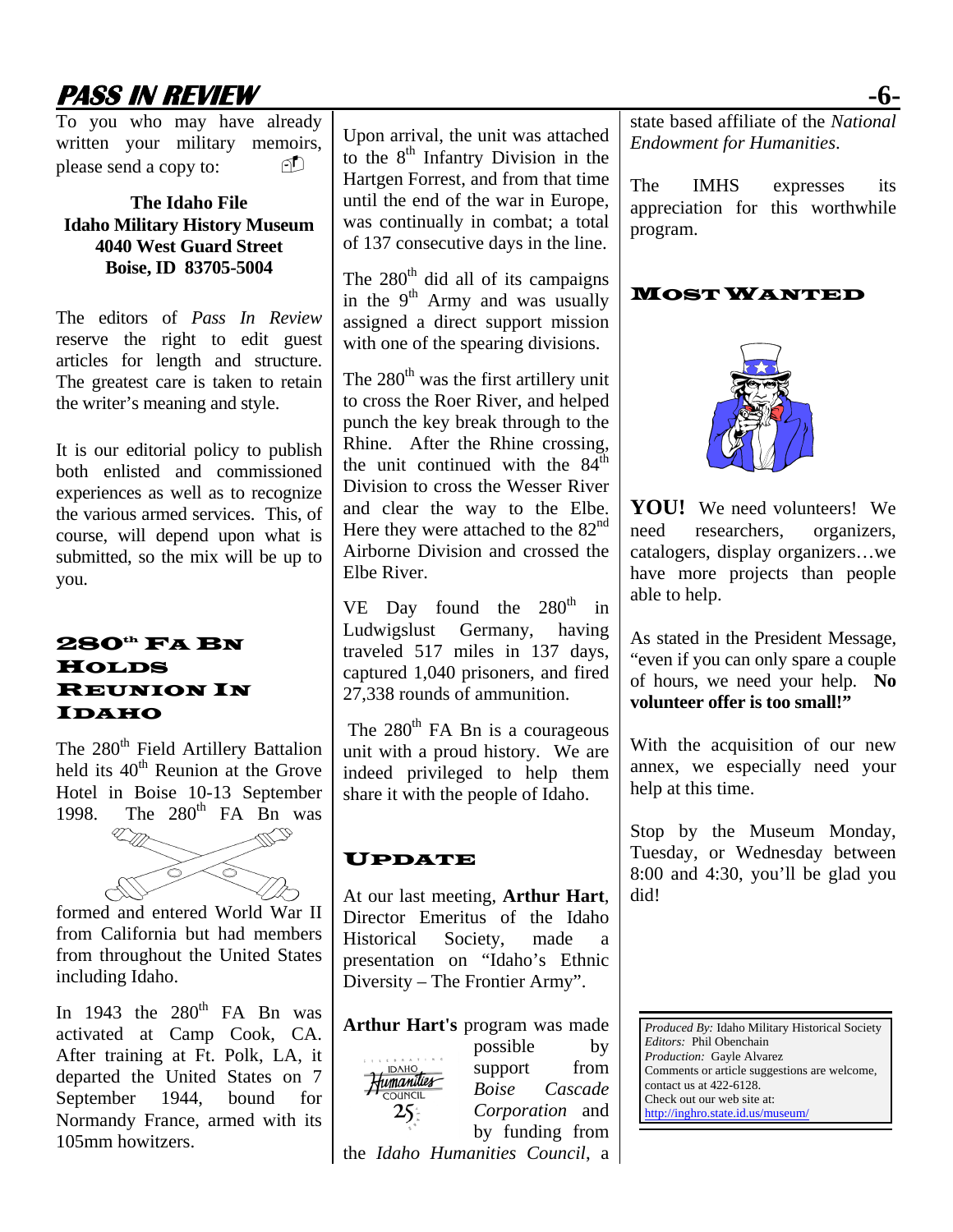# **PASS IN REVIEW -7-**

## NOW AVAILABLE AT THE GIFT SHOP:

| <b>Suncatchers</b>           | \$5.00  |
|------------------------------|---------|
| <b>Key Rings</b>             | \$6.00  |
| <b>Belt Buckles</b>          | \$12.00 |
| <b>WWII Spotter Cards</b>    | \$3.00  |
| <b>Magnetic 'Pride' Tags</b> | \$3.00  |

US Navy, Air Force, Marines, Army, Coast Guard, and American Veterans symbols are available.





**White jacket/wind breaker** \$20.00 *(with IMHS Logo)* 



| <b>Hat Pins</b>         | $$3.00 - $5.00$ |
|-------------------------|-----------------|
| <b>Aircraft Erasers</b> | \$ .25          |
| <b>Chocolate Bars</b>   | \$1.00          |
|                         |                 |



|                                  | <b>Henley Shirt</b> (Available in blue or red) | \$18.00 |
|----------------------------------|------------------------------------------------|---------|
| <b>Polo Shirt</b> (Not pictured) |                                                | \$17.00 |



## **Pencil Sharpeners** \$2.00

P-51 Mustang, B-24 Liberator, F-117A Stealth, to name a few.